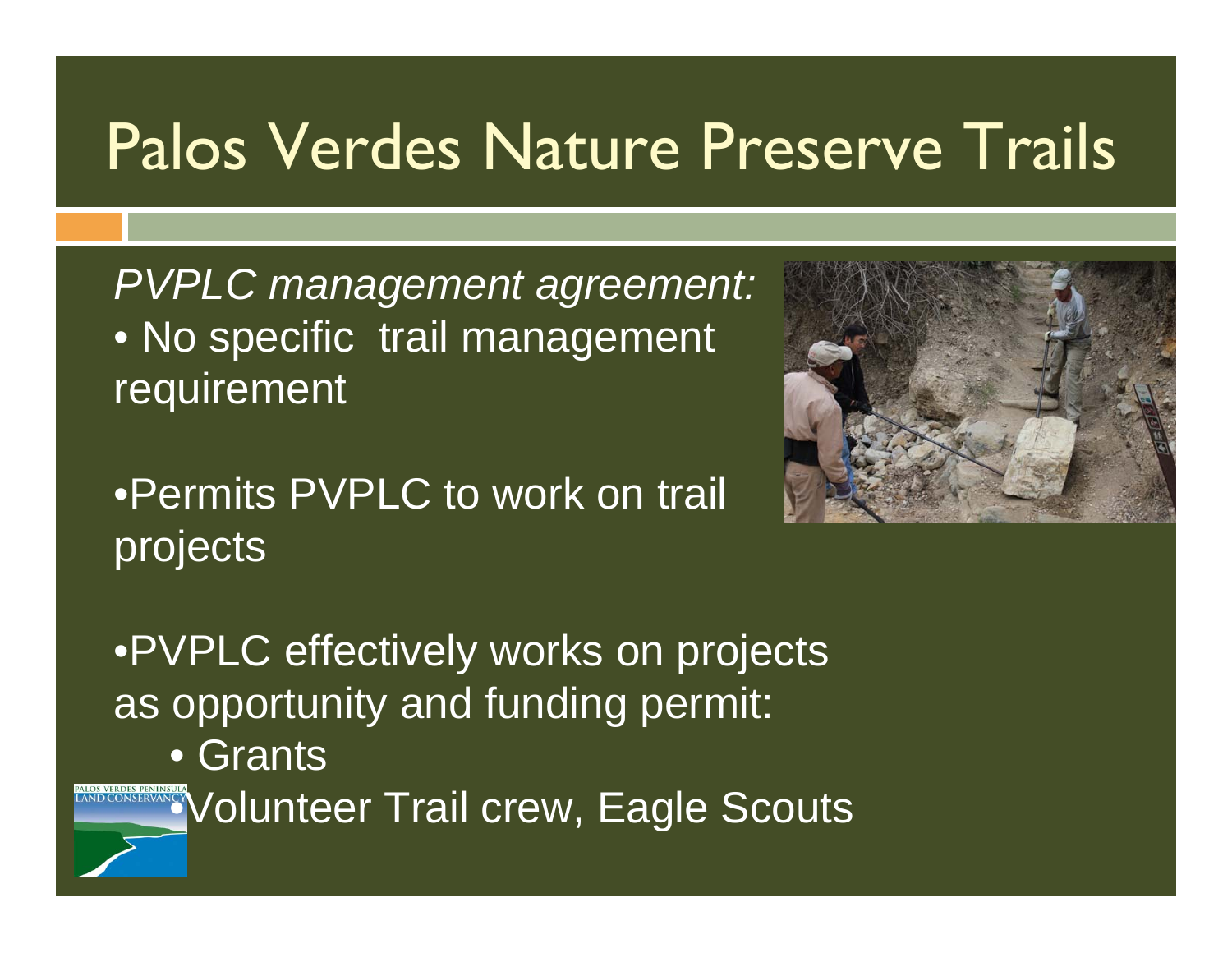# Trails Project List

- •Trails project list incorporates information from staff, KEEPERS, trail crew, rangers, public contact (emails, phone calls, personal communications)
- •List included in Annual Report and on RPV website



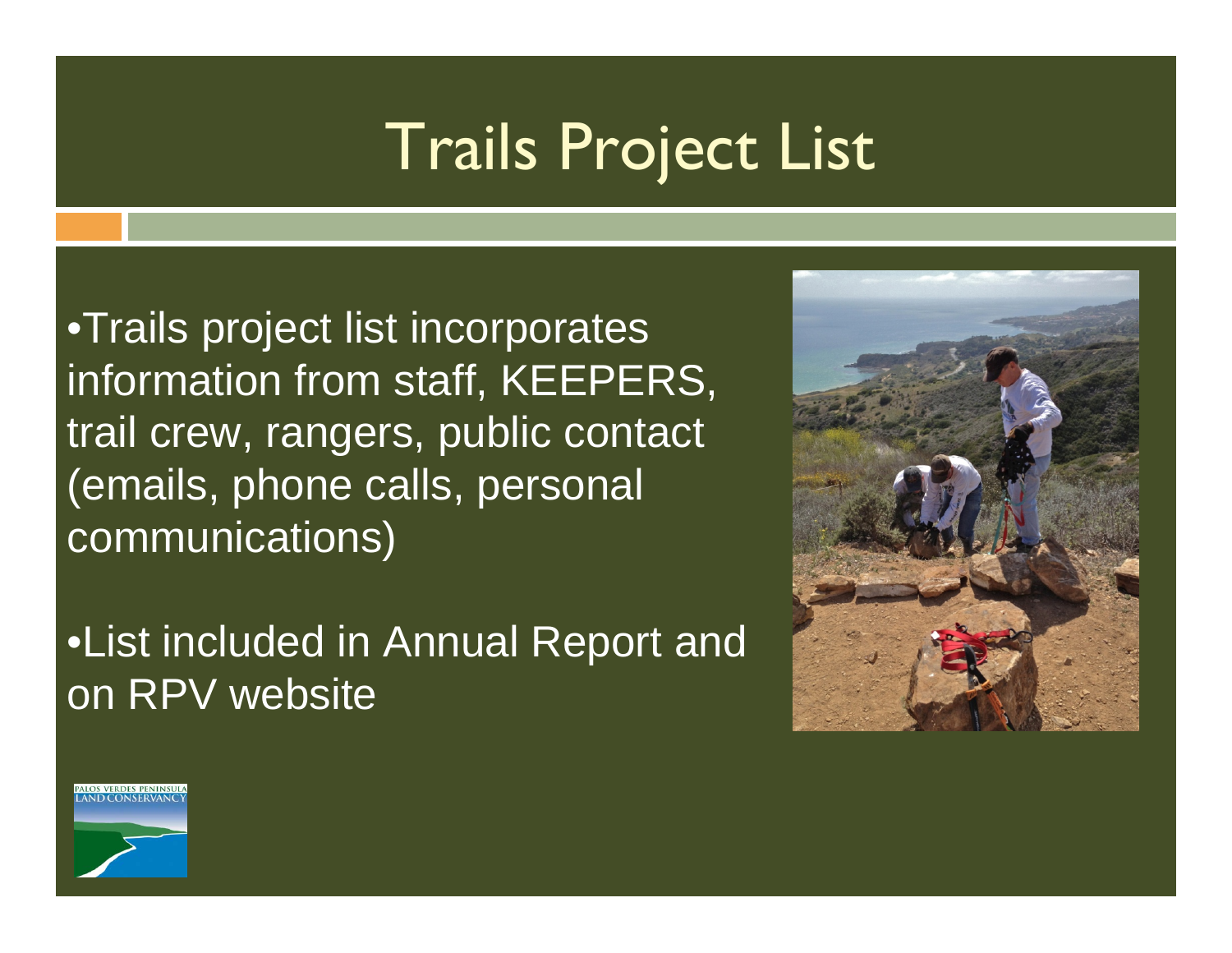#### Volunteer Trail Crew

#### □ Instructor: Kurt Loheit

 $\square$  Provide guidelines for safe, efficient, and responsible trail maintenance.

□ Develop assessments skills to report trail conditions, work to be done and potential hazards.



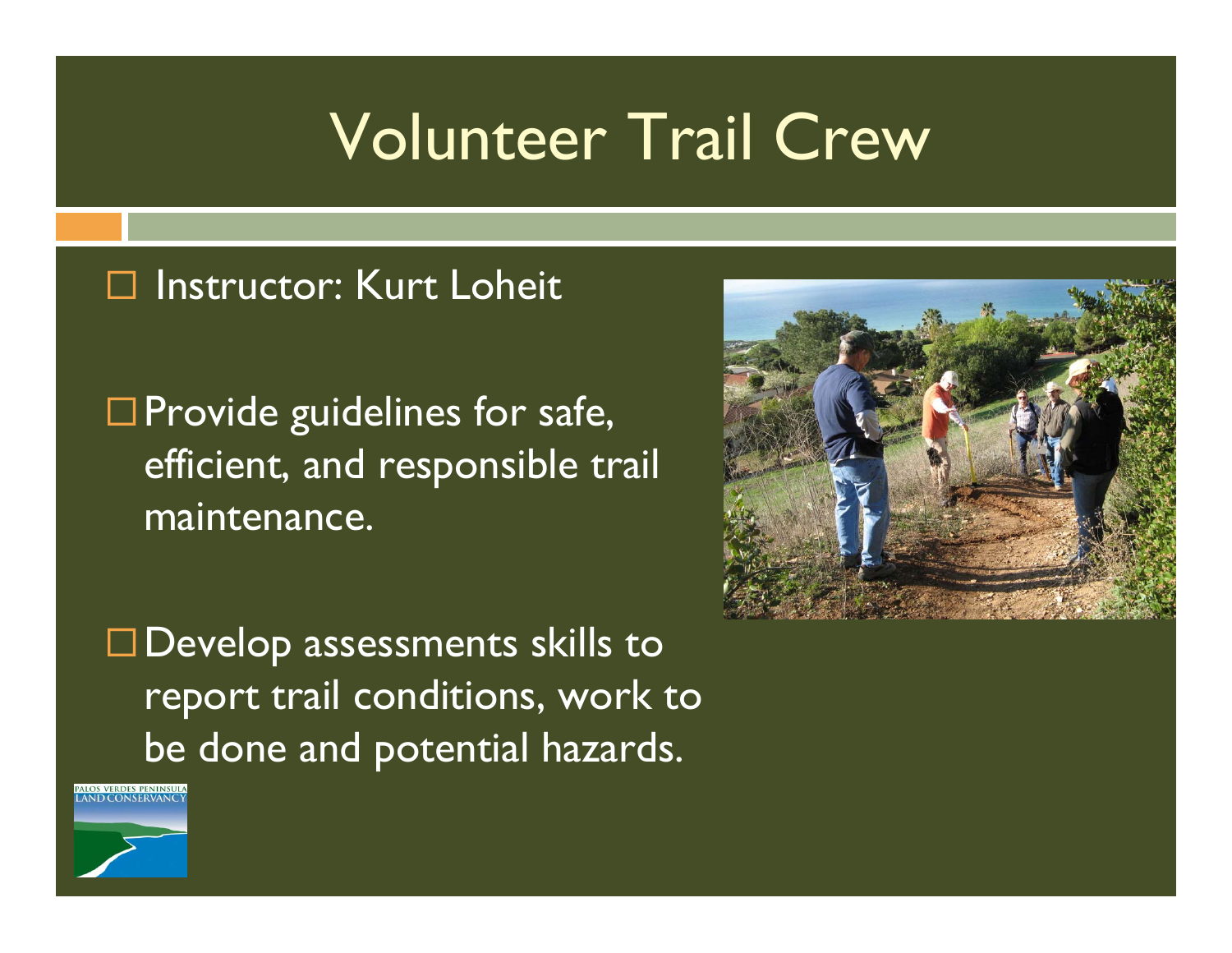# Volunteer Trail Crew

- $\Box$ Training: 50 hours
- Hands-on skills classes held once a month
- $\Box$  2012: 470 trail crew hours completed
- *After the Trail Skills Classes:*
- $\Box$  Class Graduates encouraged to  $\Box$ implement trail projects
- Adopt-a-trail
- $\Box$  Volunteers select from Trails Project List based on interest





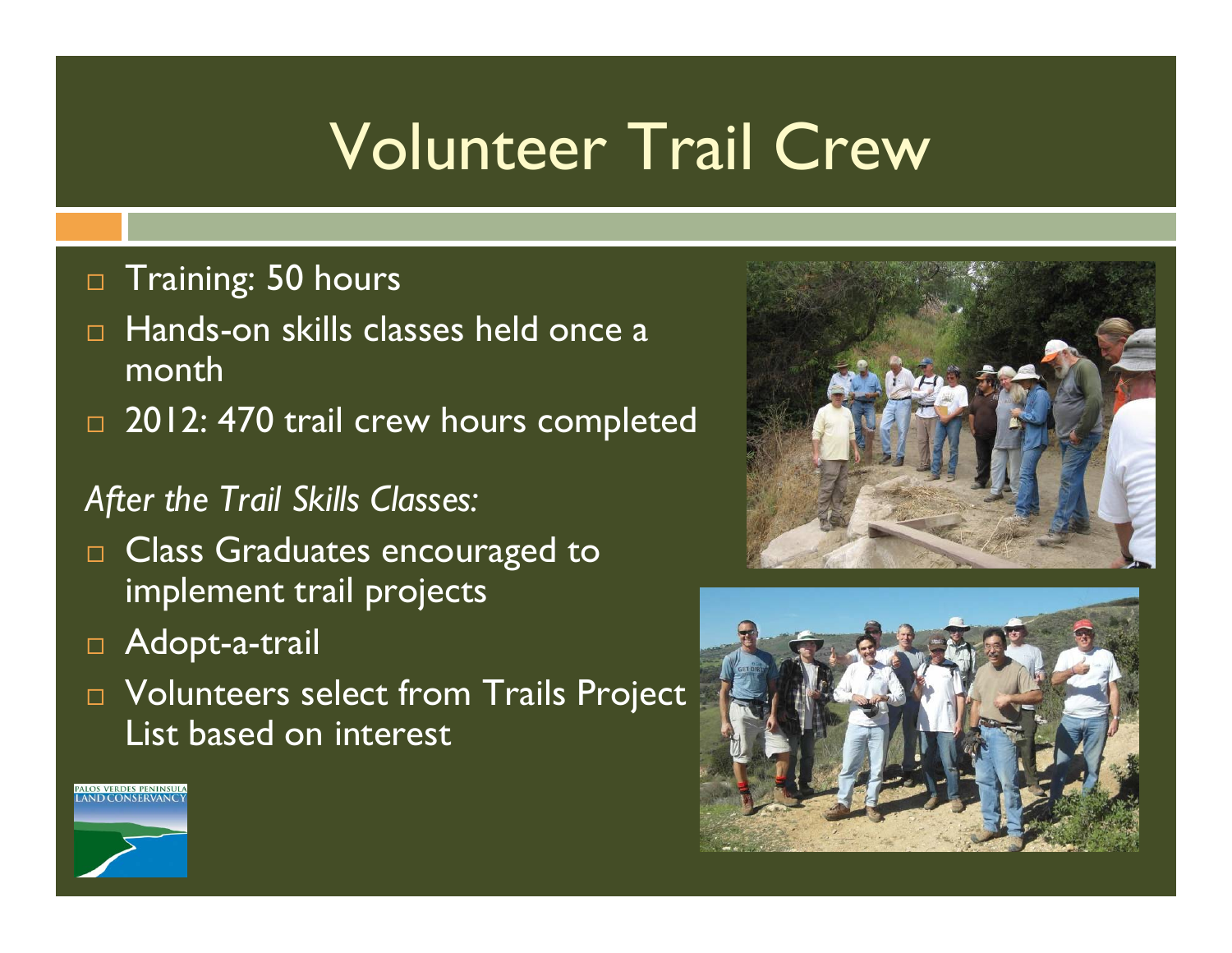# 2012 Trail Crew Accomplishments

| Closed spur on Rattlesnake                     |
|------------------------------------------------|
|                                                |
| Grade dips and rut repairs at McCarrell Canyon |
| <b>Removed fence at Mariposa</b>               |
|                                                |
| Rim trail drainage                             |
| Removed fallen tree at Ishibashi               |
| Removed berming on Ishibashi                   |
| <b>Archery and Bow and Arrow realignment</b>   |
| Installed section of California Coastal Trail  |
|                                                |

**PALOS VERD**<br>**LAND CO**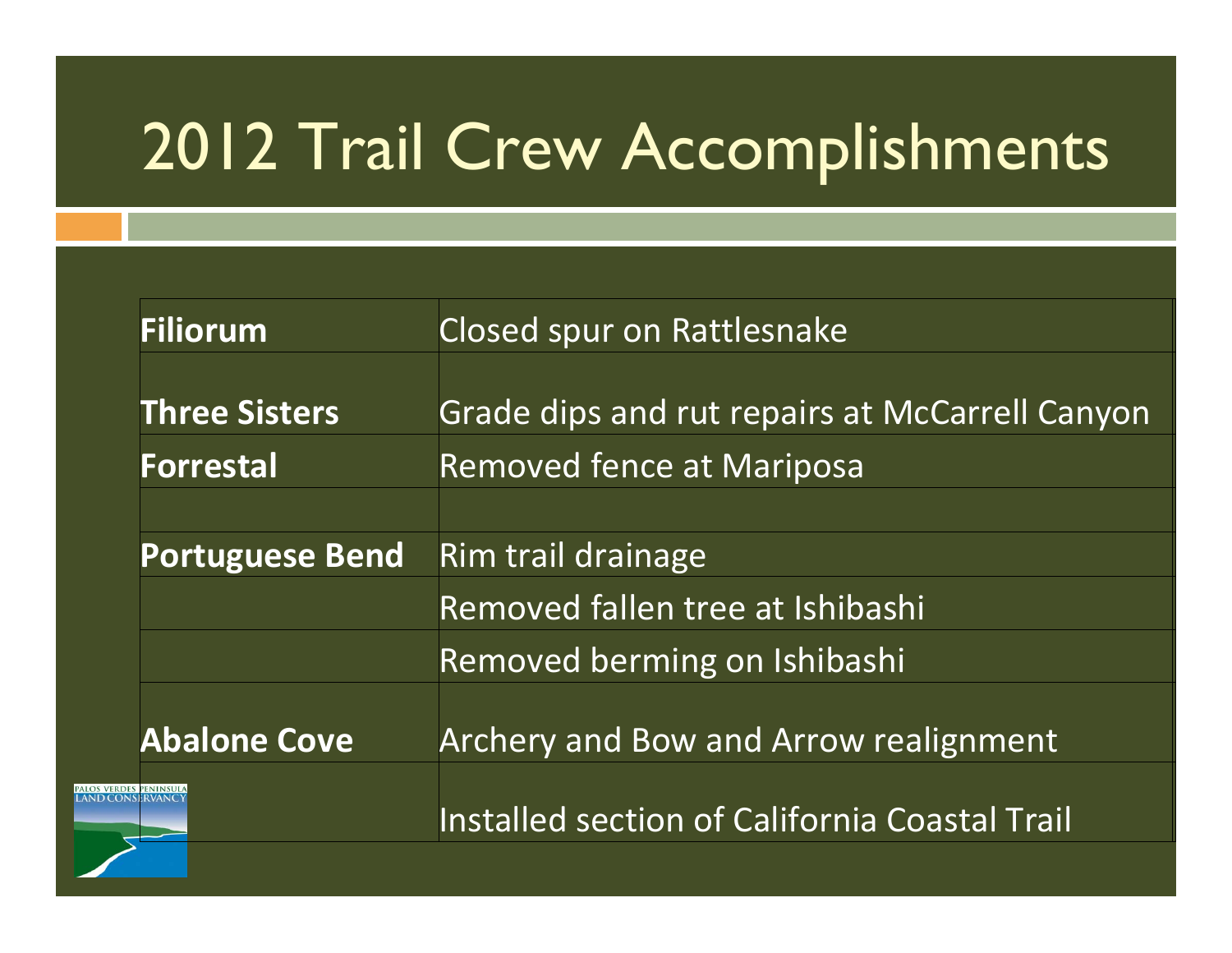# 2012 Trail Projects

#### *Eagle Scouts:*

•Alta Vicente Nike trail and Prickly Pear Trail •Agua Amarga gate repair •Spur trail closures at Forrestal

#### *PVPLC:*

#### •Rim, Ishibashi realigment •Spur trail closures: Ishibashi, Peppertree